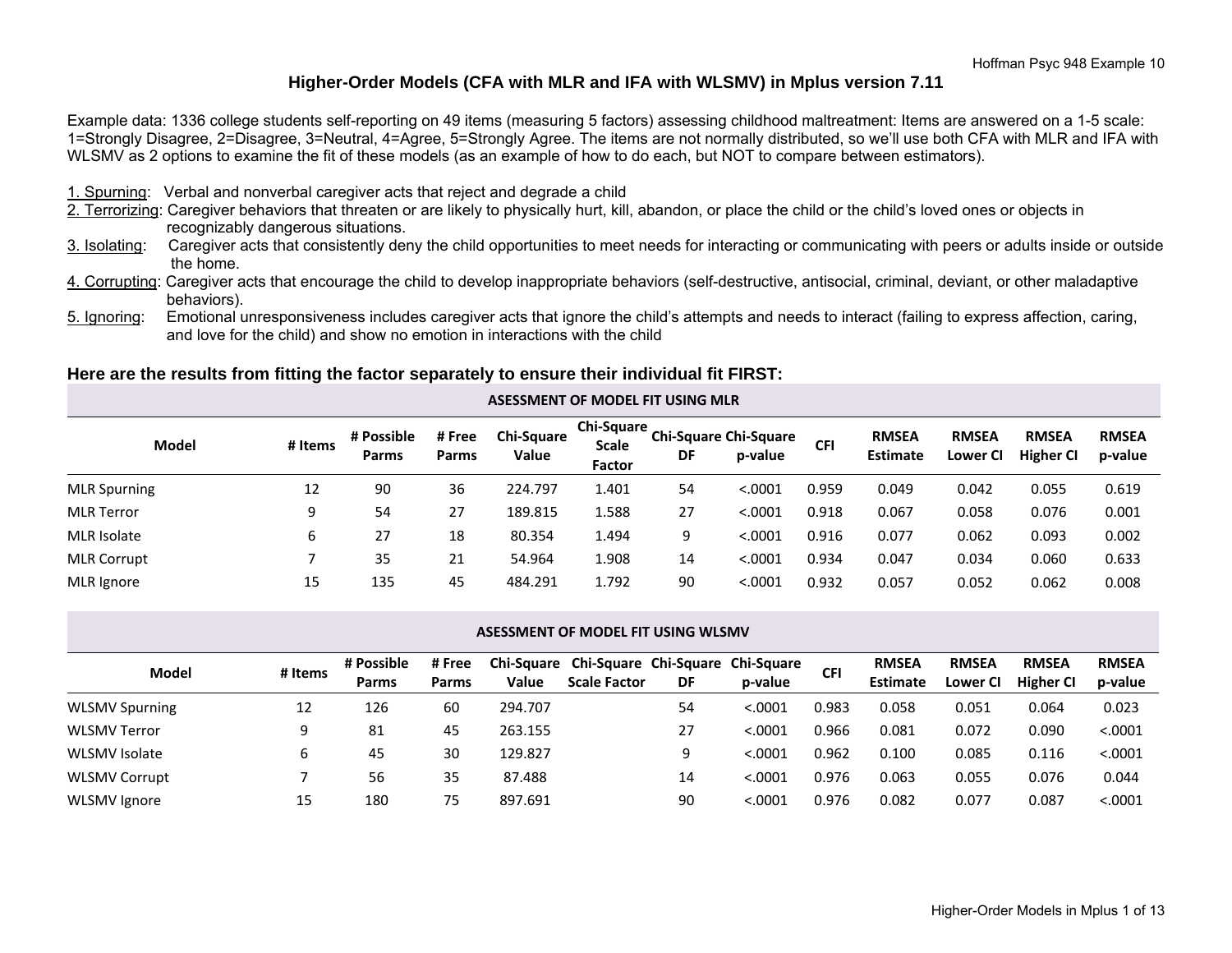**Here are the standardized factor loadings for each item under each estimation method. Note that the WLSMV factor loadings are higher in this case – probably because of range restriction in the original data and thus the implausibility of a linear model.**

| <b>MLR</b>               | <b>WLSMV</b> | <b>MLR</b>    | <b>WLSMV</b>  | <b>MLR</b>     | <b>WLSMV</b>   | <b>MLR</b> | <b>WLSMV</b>    | <b>MLR</b> | <b>WLSMV</b> |
|--------------------------|--------------|---------------|---------------|----------------|----------------|------------|-----------------|------------|--------------|
| <b>Spurning Spurning</b> |              | <b>Terror</b> | <b>Terror</b> | <b>Isolate</b> | <b>Isolate</b> |            | Corrupt Corrupt | Ignore     | Ignore       |
| 0.599                    | 0.660        | 0.512         | 0.617         | 0.521          | 0.696          | 0.589      | 0.739           | 0.672      | 0.813        |
| 0.457                    | 0.528        | 0.673         | 0.771         | 0.550          | 0.630          | 0.545      | 0.713           | 0.654      | 0.749        |
| 0.769                    | 0.837        | 0.451         | 0.713         | 0.545          | 0.685          | 0.375      | 0.523           | 0.657      | 0.748        |
| 0.526                    | 0.597        | 0.612         | 0.721         | 0.540          | 0.629          | 0.545      | 0.854           | 0.724      | 0.801        |
| 0.607                    | 0.677        | 0.571         | 0.787         | 0.563          | 0.726          | 0.631      | 0.826           | 0.445      | 0.540        |
| 0.816                    | 0.865        | 0.554         | 0.617         | 0.752          | 0.822          | 0.580      | 0.708           | 0.745      | 0.833        |
| 0.835                    | 0.907        | 0.685         | 0.805         |                |                | 0.646      | 0.840           | 0.847      | 0.913        |
| 0.465                    | 0.538        | 0.643         | 0.743         |                |                |            |                 | 0.713      | 0.813        |
| 0.516                    | 0.728        | 0.732         | 0.815         |                |                |            |                 | 0.808      | 0.891        |
| 0.655                    | 0.744        |               |               |                |                |            |                 | 0.749      | 0.845        |
| 0.674                    | 0.756        |               |               |                |                |            |                 | 0.656      | 0.795        |
| 0.610                    | 0.680        |               |               |                |                |            |                 | 0.830      | 0.904        |
|                          |              |               |               |                |                |            |                 | 0.712      | 0.806        |
|                          |              |               |               |                |                |            |                 | 0.739      | 0.815        |
|                          |              |               |               |                |                |            |                 | 0.825      | 0.918        |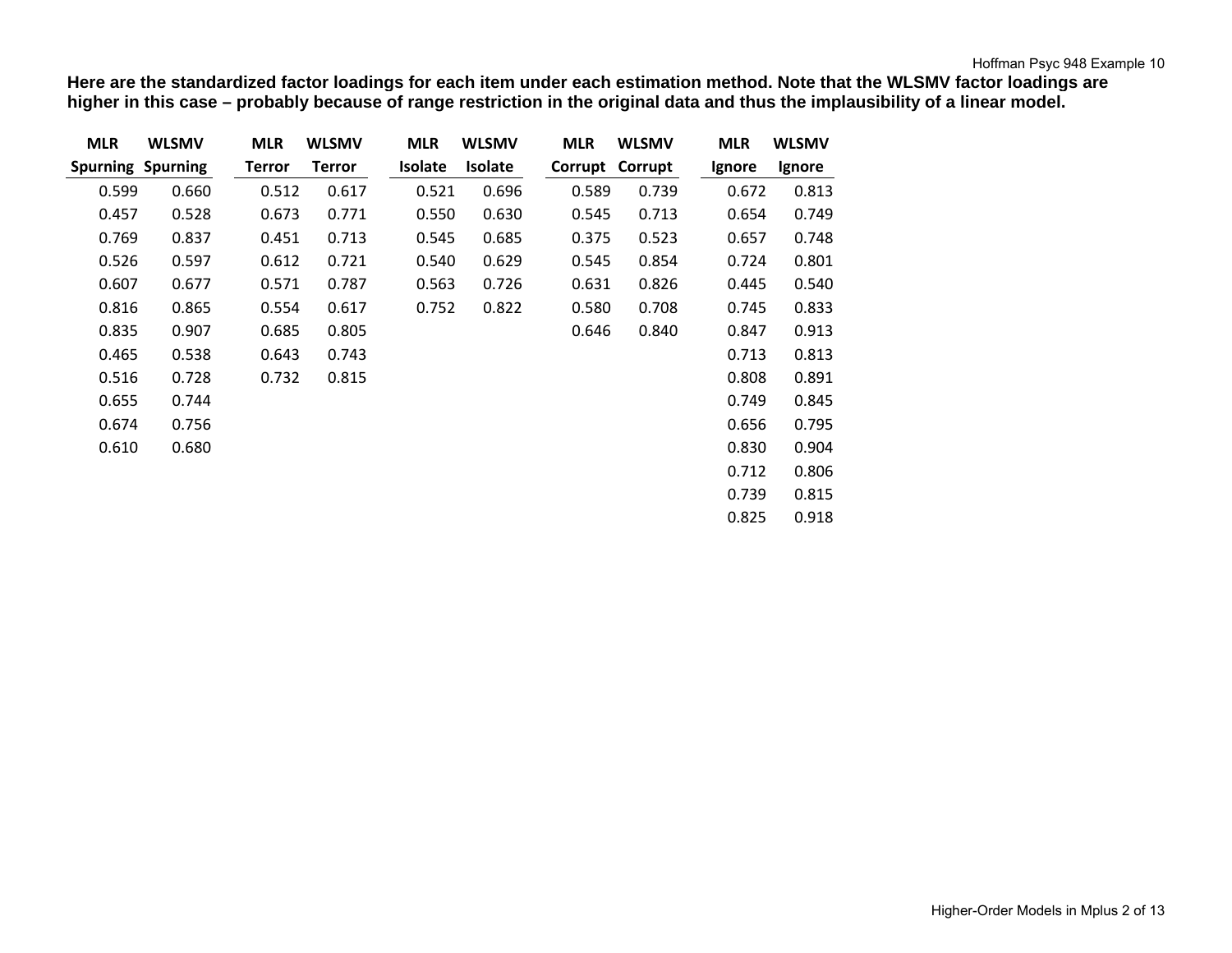### **Syntax for CFA model with MLR including all 5 correlated factors ("biggest model" for comparison):**

**TITLE: 5-factor model: 5 correlated factors DATA: FILE IS abuse.dat;** 

**NAMES ARE ID ! All variables in DATA SETp01 p02 p03 p04 p05 p06 p07 p08 p09 p10 p11 p12 p13 p14 p15 p16 p17 p18 p19 p20 p21 p22 p23 p24 p25 p26 p27 p28 p29 p30 p31 p32 p33 p34 p35 p36 p37 p38 p39 p40 p41 p42 p43 p44 p45 p46 p47 p48 p49 p50 p51 p52 p53 p54 p55 p56 p57; USEVARIABLES ARE ! All variables in MODELp01 p02 p03 p04 p06 p07 p09 p10 p11 p12 p13 p14 p16 p17 p18 p19 p20 p21 p22 p23 p24 p25 p26 p27 p28 p29 p30 p31 p33 p35 p36 p37 p39 p40 p43 p44 p45 p46 p47 p48 p49 p50** 

**p51 p52 p53 p54 p55 p56 p57;** 

**MISSING ARE .; IDVARIABLE IS ID;** 

**VARIABLE:** 

| <b>ANALYSIS:</b> | <b>ESTIMATOR IS MLR;</b> | ! Robust estimator            |
|------------------|--------------------------|-------------------------------|
| <b>OUTPUT:</b>   | STDYX                    | ! Standardized solution       |
|                  | MODINDICES               | ! Voodoo for fixing the model |
|                  | RESIDUAL                 | ! Local fit info              |
|                  | TECH4;                   | ! Factor correlation matrix   |

**SAVEDATA: SAVE = FSCORES; ! Save factor scores FILE IS Abuse\_Thetas.dat; ! File of factor scores** 

**PLOT: TYPE IS PLOT1 PLOT2 PLOT3;** 

**MODEL: ! 5 Lower-Order Factors (loadings for first item fixed =1)** 

**! 12-Item Spurning Spurn BY p06@1 p10\* p14\* p25\* p27\* p29\* p33\* p35\* p48\* p49\* p53\* p54\*; ! 9-Item Terrorizing Terror BY p07@1 p11\* p13\* p17\* p24\* p26\* p36\* p55\* p56\*; ! 6-Item Isolating Isolate BY p01@1 p18\* p19\* p23\* p39\* p43\*; ! 7-Item Corrupting Corrupt BY p09@1 p12\* p16\* p20\* p28\* p47\* p50\*; ! 15-Item Ignoring Ignore BY p02@1 p03\* p04\* p21\* p22\* p30\* p31\* p37\* p40\* p44\* p45\* p46\* p51\* p52\* p57\*;** 

**! Factor Variances (all must be free) Spurn\* Terror\* Isolate\* Corrupt\* Ignore\*;** 

**! Factor Means (all fixed = 0 by default) [Spurn@0 Terror@0 Isolate@0 Corrupt@0 Ignore@0];** 

**! Factor Covariance (all free by default if predictors) Spurn Terror Isolate Corrupt Ignore WITH Spurn\* Terror\* Isolate\* Corrupt\* Ignore\*;** 

NOTE: With respect to fit of the structural model, letting the separate factors be correlated is as good as it gets. This will be our "larger model" baseline with which to compare the fit of a single higher-order factor model ("smaller model").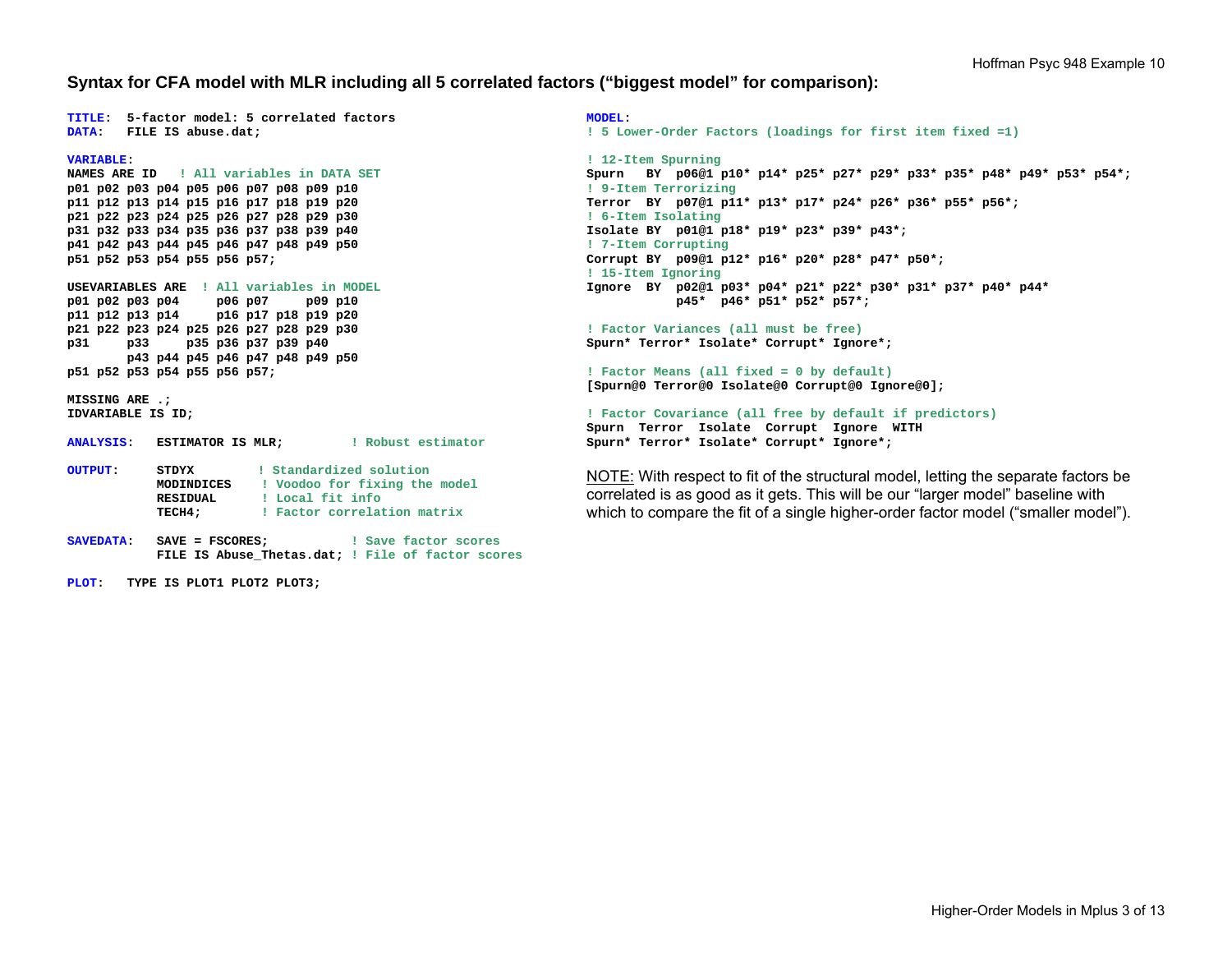## **Output for CFA model with MLR including all 5 correlated factors ("biggest model" for comparison):**

| Number of Free Parameters                         | 157          |
|---------------------------------------------------|--------------|
| Loglikelihood                                     |              |
| HO Value                                          | $-69027.431$ |
| HO Scaling Correction Factor<br>for MLR           | 2.5033       |
| H1 Value                                          | $-65787.405$ |
| H1 Scaling Correction Factor<br>for MLR           | 1.5925       |
| Information Criteria                              |              |
| Akaike (AIC)                                      | 138368.862   |
| Bayesian (BIC)                                    | 139184.860   |
| Sample-Size Adjusted BIC<br>$(n* = (n + 2) / 24)$ | 138686.140   |
| Chi-Square Test of Model Fit                      |              |
| Value                                             | 4424.700*    |
| Degrees of Freedom                                | 1117         |
| P-Value                                           | 0.0000       |
| Scaling Correction Factor<br>for MLR              | 1.4645       |

\* The chi-square value for MLM, MLMV, MLR, ULSMV, WLSM and WLSMV cannot be used for chi-square difference testing in the regular way. MLM, MLR and WLSM chi-square difference testing is described on the Mplus website. MLMV, WLSMV, and ULSMV difference testing is done using the DIFFTEST option.

| RMSEA (Root Mean Square Error Of Approximation)<br>Estimate<br>$0.046$ 0.049<br>90 Percent C.I.<br>Probability RMSEA <= .05 | 0.047<br>1.000 |  |  |  |  |
|-----------------------------------------------------------------------------------------------------------------------------|----------------|--|--|--|--|
|                                                                                                                             |                |  |  |  |  |
| CFI/TLI                                                                                                                     |                |  |  |  |  |
| CFI                                                                                                                         | 0.847          |  |  |  |  |
| TLI                                                                                                                         | 0.839          |  |  |  |  |
| Chi-Square Test of Model Fit for the Baseline Model                                                                         |                |  |  |  |  |
| Value                                                                                                                       | 22801.852      |  |  |  |  |
| Degrees of Freedom                                                                                                          | 1176           |  |  |  |  |
| P-Value                                                                                                                     | 0.0000         |  |  |  |  |
| SRMR (Standardized Root Mean Square Residual)                                                                               |                |  |  |  |  |

| SNMR (Standaluized NOOt Mean Squale Residual) |  |  |       |  |
|-----------------------------------------------|--|--|-------|--|
| Value                                         |  |  | 0.057 |  |

|                     |                | <b>SPURN</b>  | <b>TERROR</b>  | <b>ISOLATE</b> | <b>CORRUPT</b> |
|---------------------|----------------|---------------|----------------|----------------|----------------|
|                     | <b>SPURN</b>   |               |                |                |                |
| Latent              | <b>TERROR</b>  | 0.929         |                |                |                |
| Variable            | <b>ISOLATE</b> | 0.898         | 0.876          |                |                |
| <b>Correlations</b> | <b>CORRUPT</b> | 0.689         | 0.792          | 0.658          |                |
|                     | <b>IGNORE</b>  | 0.830         | 0.767          | 0.828          | 0.630          |
|                     |                |               |                |                |                |
|                     |                |               |                |                |                |
| <b>Factor</b>       | <b>SPURN</b>   | <b>TERROR</b> | <b>ISOLATE</b> | <b>CORRUPT</b> | <b>IGNORE</b>  |
| Variance            | 0.493          | 0.231         | 0.129          | 0.129          | 0.212          |
|                     | 0.583          | 0.532         | 0.493          | 0.601          | 0.681          |
|                     | 0.444          | 0.678         | 0.606          | 0.535          | 0.653          |
|                     | 0.764          | 0.462         | 0.601          | 0.365          | 0.650          |
|                     | 0.524          | 0.596         | 0.585          | 0.500          | 0.717          |
|                     | 0.593          | 0.587         | 0.497          | 0.627          | 0.474          |
| Standardized        | 0.796          | 0.592         | 0.683          | 0.611          | 0.743          |
| Loadings for        | 0.824          | 0.674         |                | 0.654          | 0.842          |
| Items               | 0.515          | 0.626         |                |                | 0.708          |
|                     | 0.562          | 0.706         |                |                | 0.807          |
|                     | 0.663          |               |                |                | 0.757          |
|                     | 0.677          |               |                |                | 0.670          |
|                     | 0.629          |               |                |                | 0.822          |
|                     |                |               |                |                | 0.700          |
|                     |                |               |                |                | 0.754          |
|                     |                |               |                |                | 0.822          |

Note: #free parameters =  $157 = 44$  loadings + 49 intercepts + 49 residuals + 5 factor variances + 10 factor covariances = 157 parameters USED

Possible =  $49*50/2 + 49 = 1274$ DF =1117 calculation: 1274 – 157 = 1117

Now we can test the fit of a constrained structural model that posits a single higher-order "General Abuse" factor to account for the correlations among these 5 latent factors.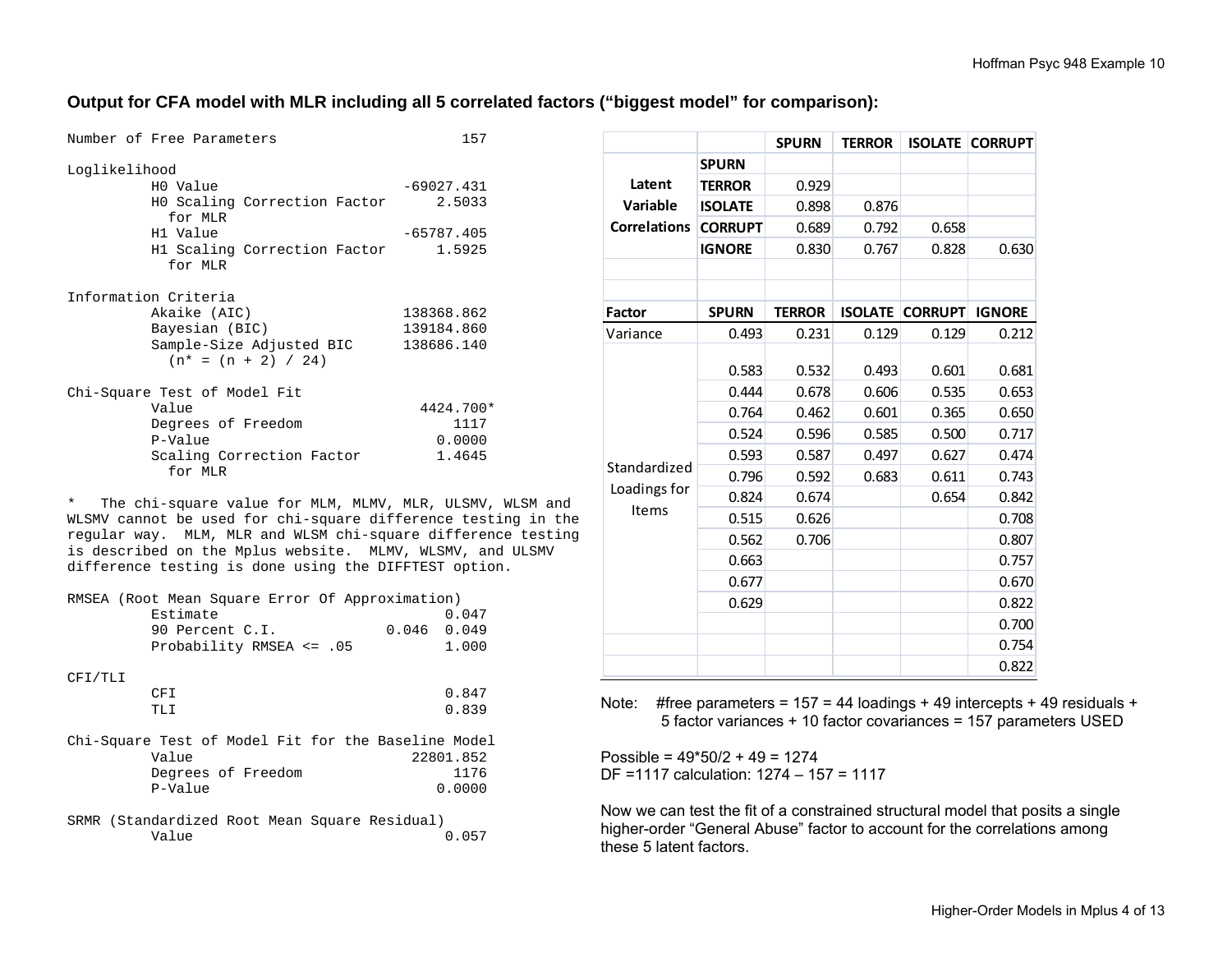## **Syntax for CFA model with MLR and a higher-order factor instead of correlations among 5 factors ("smaller/bigger model" for comparison):**

**TITLE: 5-factor model: 5 lower-order, 1 higher-order factor DATA: FILE IS abuse.dat;** 

#### **VARIABLE:**

**NAMES ARE ID ! All variables in DATA SETp01 p02 p03 p04 p05 p06 p07 p08 p09 p10 p11 p12 p13 p14 p15 p16 p17 p18 p19 p20 p21 p22 p23 p24 p25 p26 p27 p28 p29 p30 p31 p32 p33 p34 p35 p36 p37 p38 p39 p40 p41 p42 p43 p44 p45 p46 p47 p48 p49 p50 p51 p52 p53 p54 p55 p56 p57;** 

#### **USEVARIABLES ARE ! All variables in MODELp01 p02 p03 p04 p06 p07 p09 p10 p11 p12 p13 p14 p16 p17 p18 p19 p20 p21 p22 p23 p24 p25 p26 p27 p28 p29 p30 p31 p33 p35 p36 p37 p39 p40 p43 p44 p45 p46 p47 p48 p49 p50 p51 p52 p53 p54 p55 p56 p57;**

**MISSING ARE .; IDVARIABLE IS ID;** 

- **ANALYSIS: ESTIMATOR IS MLR; ! Robust estimator**
- **OUTPUT: STDYX ! Standardized solution MODINDICES ! Voodoo for fixing the model RESIDUAL; ! Local fit info**
- **SAVEDATA: SAVE = FSCORES; ! Save factor scores (thetas) FILE IS Abuse\_Thetas.dat; ! File factor scores saved to**
- **PLOT: TYPE IS PLOT1 PLOT2 PLOT3;**

**MODEL: ! 5 Lower-Order Factors (loadings for first item fixed =1)** 

**! 12-Item Spurning Spurn BY p06@1 p10\* p14\* p25\* p27\* p29\* p33\* p35\* p48\* p49\* p53\* p54\*; ! 9-Item Terrorizing Terror BY p07@1 p11\* p13\* p17\* p24\* p26\* p36\* p55\* p56\*; ! 6-Item Isolating Isolate BY p01@1 p18\* p19\* p23\* p39\* p43\*; ! 7-Item Corrupting Corrupt BY p09@1 p12\* p16\* p20\* p28\* p47\* p50\*; ! 15-Item Ignoring Ignore BY p02@1 p03\* p04\* p21\* p22\* p30\* p31\* p37\* p40\* p44\* p45\* p46\* p51\* p52\* p57\*;** 

**! Factor Variances (all must be free – NOW "DISTURBANCES") Spurn\* Terror\* Isolate\* Corrupt\* Ignore\*;** 

**! Factor Means (all fixed = 0 by default) [Spurn@0 Terror@0 Isolate@0 Corrupt@0 Ignore@0];** 

```
! Higher-Order Factor (estimate loadings, fix mean=0 & variance=1) 
Abuse BY Spurn* Terror* Isolate* Corrupt* Ignore*; 
Abuse@1; 
[Abuse@0];
```
NOTE: With respect to fit of the structural model, we are now fitting a single higher-order factor INSTEAD OF covariances among the 5 factors.

To test the fit against the saturated (all possible factor correlations model), we can do a −2ΔLL scaled difference test.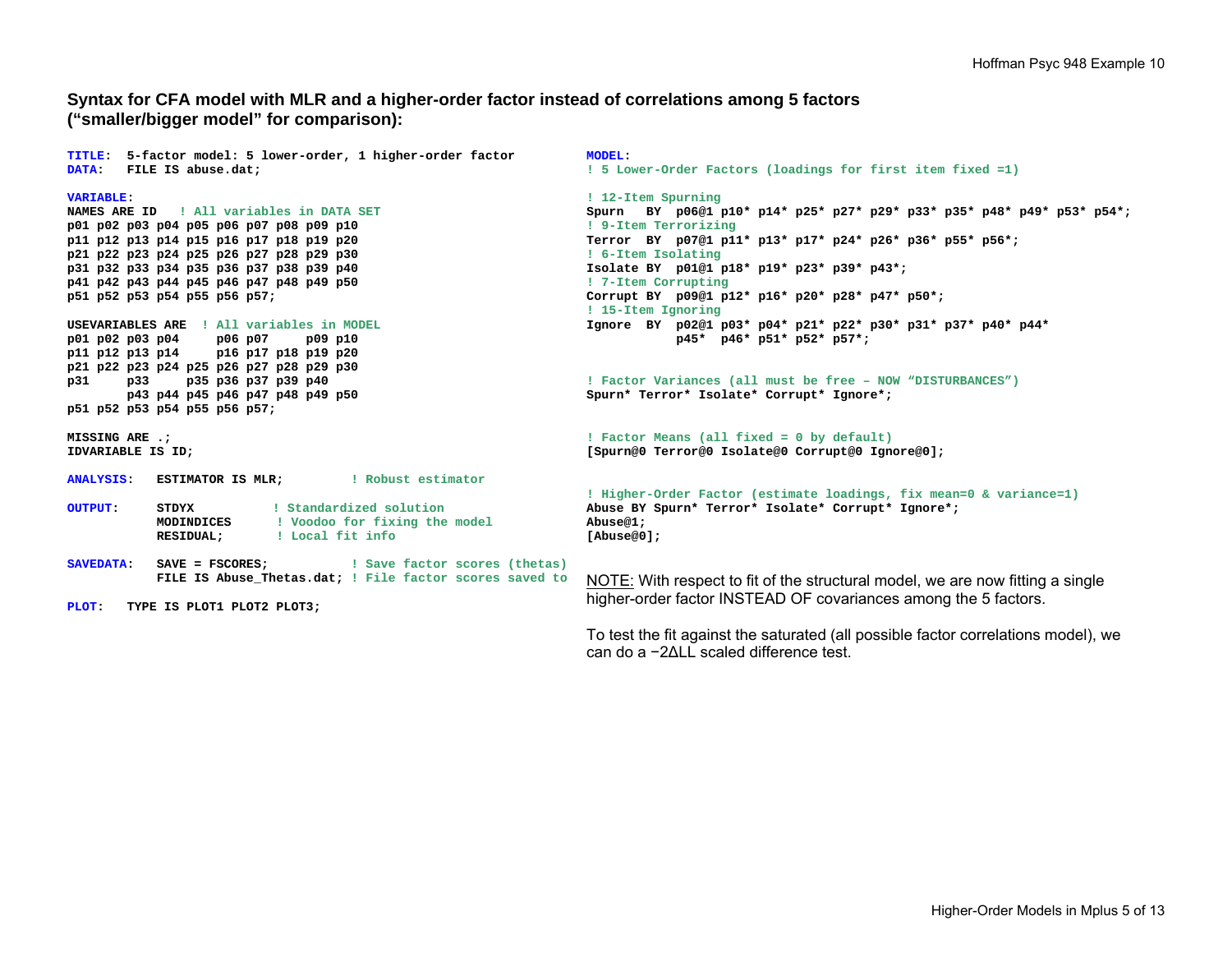# **Output for CFA model with MLR and a higher-order factor instead of correlations among factors ("smaller/bigger model" for comparison):**

|               | MODEL FIT INFORMATION            |              |  |  |  |  |  |  |  |
|---------------|----------------------------------|--------------|--|--|--|--|--|--|--|
|               | 152<br>Number of Free Parameters |              |  |  |  |  |  |  |  |
| Loglikelihood |                                  |              |  |  |  |  |  |  |  |
|               | HO Value                         | $-69080.656$ |  |  |  |  |  |  |  |
|               | HO Scaling Correction Factor     | 2.5109       |  |  |  |  |  |  |  |
|               | for MLR                          |              |  |  |  |  |  |  |  |
|               | H1 Value                         | $-65787.405$ |  |  |  |  |  |  |  |
|               | H1 Scaling Correction Factor     | 1.5925       |  |  |  |  |  |  |  |
|               | for MLR                          |              |  |  |  |  |  |  |  |
|               |                                  |              |  |  |  |  |  |  |  |
|               | Information Criteria             |              |  |  |  |  |  |  |  |
|               | Akaike (AIC)                     | 138465.313   |  |  |  |  |  |  |  |
|               | Bayesian (BIC)                   | 139255.323   |  |  |  |  |  |  |  |
|               | Sample-Size Adjusted BIC         | 138772.486   |  |  |  |  |  |  |  |
|               | $(n* = (n + 2) / 24)$            |              |  |  |  |  |  |  |  |
|               |                                  |              |  |  |  |  |  |  |  |
|               | Chi-Square Test of Model Fit     |              |  |  |  |  |  |  |  |
|               | Value                            | 4486.382*    |  |  |  |  |  |  |  |
|               | Degrees of Freedom               | 1122         |  |  |  |  |  |  |  |
|               | P-Value                          | 0.0000       |  |  |  |  |  |  |  |
|               | Scaling Correction Factor        | 1.4681       |  |  |  |  |  |  |  |
|               | for MLR                          |              |  |  |  |  |  |  |  |

\* The chi-square value for MLM, MLMV, MLR, ULSMV, WLSM and WLSMV cannot be used for chi-square difference testing in the regular way. MLM, MLR and WLSM chi-square difference testing is described on the Mplus website. MLMV, WLSMV, and ULSMV difference testing is done using the DIFFTEST option.

| RMSEA (Root Mean Square Error Of Approximation) |               |
|-------------------------------------------------|---------------|
| Estimate                                        | 0.047         |
| 90 Percent C.I.                                 | $0.046$ 0.049 |
| Probability RMSEA $\leq$ .05                    | 0.999         |
|                                                 |               |
| CFI/TLI                                         |               |
| CFI                                             | 0.844         |
| TLI                                             | 0.837         |
|                                                 |               |
| SRMR (Standardized Root Mean Square Residual)   |               |
| Value                                           | 0.058         |

|       |                |       |                                         |                                                               | Two-Tailed                      |
|-------|----------------|-------|-----------------------------------------|---------------------------------------------------------------|---------------------------------|
|       |                |       |                                         |                                                               | Estimate S.E. Est./S.E. P-Value |
| ABUSE |                |       | BY (HIGHER-ORDER STANDARDIZED LOADINGS) |                                                               |                                 |
| SPURN |                | 0.971 |                                         | $0.010$ $101.941$ $0.000$                                     |                                 |
|       | TERROR         | 0.952 |                                         | 0.011 88.191                                                  | 0.000                           |
|       | ISOLATE        |       |                                         | $0.933$ $0.016$ 59.159                                        | 0.000                           |
|       | CORRUPT        |       |                                         | $0.745$ $0.027$ $27.312$                                      | 0.000                           |
|       | IGNORE         | 0.846 |                                         | $0.018$ 48.111                                                | 0.000                           |
|       |                |       |                                         | Residual Variances (PROPORTION OF VARIANCE NOT ACCOUNTED FOR) |                                 |
| SPURN |                | 0.057 | 0.018                                   |                                                               | 3.107 0.002                     |
|       | TERROR         | 0.093 |                                         | $0.021$ 4.531                                                 | 0.000                           |
|       | ISOLATE        |       |                                         | $0.129$ $0.029$ $4.374$ $0.000$                               |                                 |
|       | CORRUPT        |       | $0.444$ $0.041$                         |                                                               | 10.921 0.000                    |
|       |                |       |                                         |                                                               |                                 |
|       | IGNORE         | 0.284 |                                         | $0.030$ 9.557                                                 | 0.000                           |
|       | Latent         |       |                                         |                                                               | Two-Tailed                      |
|       |                |       |                                         | Variable <b>Estimate</b> S.E. Est./S.E. P-Value               |                                 |
|       |                |       |                                         | R-SOUARE (VARIANCE ACCOUNTED FOR BY HIGHER-ORDER FACTOR)      |                                 |
| SPURN |                | 0.943 | 0.018                                   |                                                               | 50.970 0.000                    |
|       | TERROR         | 0.907 | 0.021                                   |                                                               | 44.096 0.000                    |
|       | <b>ISOLATE</b> | 0.871 |                                         | $0.029$ 29.580                                                | 0.000                           |
|       | CORRUPT        | 0.556 | 0.041                                   |                                                               | 13.656 0.000                    |
|       | IGNORE         | 0.716 | 0.030                                   | 24.056                                                        | 0.000                           |

This higher-order factor model uses 5 fewer parameters (5 higher-order loadings to replace the 10 covariances among the factors).

According to the −2ΔLL scaled difference relative to the previous model,

<sup>−</sup>2ΔLL (5) = 111.585, *p* < .0001

STDYX Standardization

trying to reproduce the 5 factor covariances with a single higher-order factor results in a significant decrease in fit. Based on the factor correlations we examined earlier and the standardized higher-order loadings, I'd guess the issue lies with the "corrupting" factor not being as related to the others.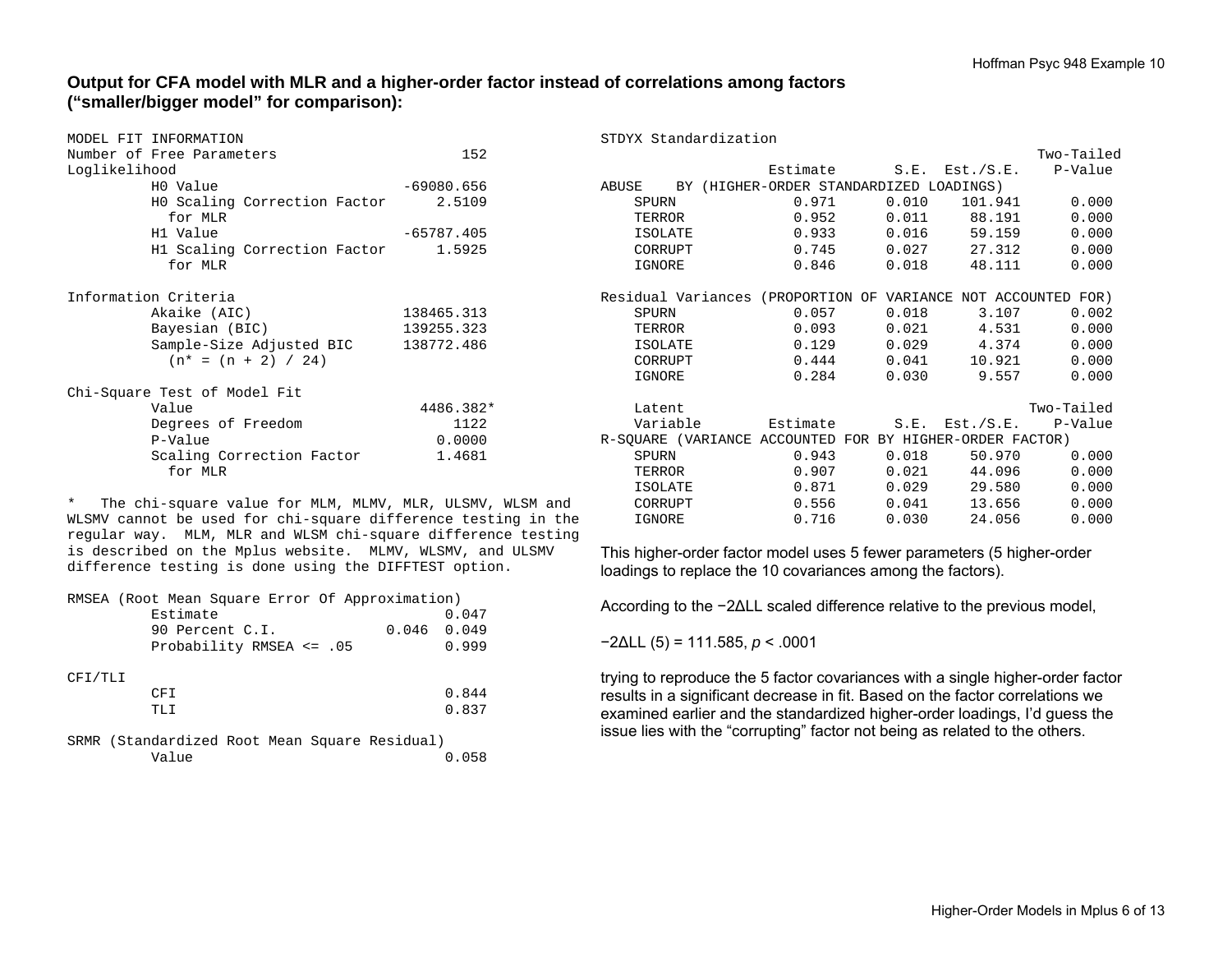## **For the sake of illustration, we can try one more alternative – what if the items were measuring a single factor (i.e., a "total score")? Syntax for CFA model with MLR including a single factor instead of a higher-order factor ("smallest model" for comparison):**

|                       | TITLE: 1 single factor for everything                                                                       | MODEL FIT INFORMATION                                                                                               |               |  |  |  |  |
|-----------------------|-------------------------------------------------------------------------------------------------------------|---------------------------------------------------------------------------------------------------------------------|---------------|--|--|--|--|
| DATA:                 | FILE IS abuse.dat;                                                                                          | Number of Free Parameters                                                                                           | 147           |  |  |  |  |
| <b>VARIABLE:</b>      |                                                                                                             | Loglikelihood                                                                                                       |               |  |  |  |  |
|                       | NAMES ARE ID : All variables in DATA SET                                                                    | HO Value                                                                                                            | $-70386.526$  |  |  |  |  |
|                       | p01 p02 p03 p04 p05 p06 p07 p08 p09 p10                                                                     | HO Scaling Correction Factor                                                                                        | 2.398         |  |  |  |  |
|                       | p11 p12 p13 p14 p15 p16 p17 p18 p19 p20                                                                     | for MLR                                                                                                             |               |  |  |  |  |
|                       | p21 p22 p23 p24 p25 p26 p27 p28 p29 p30                                                                     |                                                                                                                     |               |  |  |  |  |
|                       | p31 p32 p33 p34 p35 p36 p37 p38 p39 p40                                                                     | H1 Value                                                                                                            | $-65787.405$  |  |  |  |  |
|                       | p41 p42 p43 p44 p45 p46 p47 p48 p49 p50<br>p51 p52 p53 p54 p55 p56 p57;                                     | H1 Scaling Correction Factor<br>for MLR                                                                             | 1.593         |  |  |  |  |
|                       | USEVARIABLES ARE ! All variables in MODEL                                                                   | Information Criteria                                                                                                |               |  |  |  |  |
| p01 p02 p03 p04       | p06 p07<br>p09 p10                                                                                          | Akaike (AIC)                                                                                                        | 141067.051    |  |  |  |  |
|                       | p11 p12 p13 p14 p16 p17 p18 p19 p20                                                                         | Bayesian (BIC)                                                                                                      | 141831.074    |  |  |  |  |
|                       | p21 p22 p23 p24 p25 p26 p27 p28 p29 p30                                                                     |                                                                                                                     |               |  |  |  |  |
|                       | p31 p33 p35 p36 p37 p39 p40                                                                                 | Sample-Size Adjusted BIC                                                                                            | 141364.120    |  |  |  |  |
|                       | p43 p44 p45 p46 p47 p48 p49 p50                                                                             | $(n* = (n + 2) / 24)$                                                                                               |               |  |  |  |  |
|                       | p51 p52 p53 p54 p55 p56 p57;                                                                                | Chi-Square Test of Model Fit                                                                                        |               |  |  |  |  |
| MISSING ARE .;        |                                                                                                             | Value                                                                                                               | 6183.985*     |  |  |  |  |
| IDVARIABLE IS ID;     |                                                                                                             |                                                                                                                     | 1127          |  |  |  |  |
|                       |                                                                                                             | Degrees of Freedom                                                                                                  |               |  |  |  |  |
| <b>ANALYSIS:</b>      | ESTIMATOR IS MLR; Fobust estimator                                                                          | P-Value                                                                                                             | 0.0000        |  |  |  |  |
|                       |                                                                                                             | Scaling Correction Factor                                                                                           | 1.487         |  |  |  |  |
| <b>OUTPUT:</b>        | ! Standardized solution<br>STDYX                                                                            | for MLR                                                                                                             |               |  |  |  |  |
|                       | MODINDICES ! Voodoo for fixing the model                                                                    |                                                                                                                     |               |  |  |  |  |
|                       | RESIDUAL; ! Local fit info                                                                                  | RMSEA (Root Mean Square Error Of Approximation)                                                                     |               |  |  |  |  |
|                       |                                                                                                             | Estimate                                                                                                            | 0.058         |  |  |  |  |
| <b>SAVEDATA:</b>      | $SAVE = FSCORES;$<br>! Save factor scores (thetas)                                                          | 90 Percent C.I.                                                                                                     | $0.057$ 0.059 |  |  |  |  |
|                       | FILE IS Abuse_Thetas.dat; ! File factor scores saved to                                                     | Probability RMSEA <= .05                                                                                            | 0.000         |  |  |  |  |
| PLOT:                 | TYPE IS PLOT1 PLOT2 PLOT3;                                                                                  |                                                                                                                     |               |  |  |  |  |
|                       |                                                                                                             | CFI/TLI                                                                                                             |               |  |  |  |  |
| <b>MODEL:</b>         |                                                                                                             | CFI                                                                                                                 | 0.766         |  |  |  |  |
| ! Higher-Order Factor |                                                                                                             | TLI                                                                                                                 | 0.756         |  |  |  |  |
|                       | ! (estimate loadings and fix mean=0, variance=1)                                                            |                                                                                                                     |               |  |  |  |  |
|                       |                                                                                                             | SRMR (Standardized Root Mean Square Residual)                                                                       |               |  |  |  |  |
| Abuse BY              |                                                                                                             | Value                                                                                                               | 0.062         |  |  |  |  |
|                       | p06* p10* p14* p25* p27* p29* p33* p35* p48* p49* p53* p54*<br>p07* p11* p13* p17* p24* p26* p36* p55* p56* |                                                                                                                     |               |  |  |  |  |
|                       | p01* p18* p19* p23* p39* p43*                                                                               | NOTE: With respect to fit of the structural model, we are now fitting a single                                      |               |  |  |  |  |
|                       | p09* p12* p16* p20* p28* p47* p50*                                                                          | factor INSTEAD OF 5 factors and a higher-order factor. This will tell us the                                        |               |  |  |  |  |
|                       | p02* p03* p04* p21* p22* p30* p31* p37* p40* p44*                                                           |                                                                                                                     |               |  |  |  |  |
|                       | p45* p46* p51* p52* p57*;                                                                                   | extent to which a "total score" is appropriate.                                                                     |               |  |  |  |  |
| Abuse@1; [Abuse@0];   |                                                                                                             |                                                                                                                     |               |  |  |  |  |
|                       |                                                                                                             | According to the −2∆LL scaled difference relative to the previous model,<br>$-2\Delta L L$ (5) = 448.415, p < .0001 |               |  |  |  |  |
|                       |                                                                                                             |                                                                                                                     |               |  |  |  |  |

Therefore, a single factor fits significantly worse than 5 factors + a higher-order factor, and so one factor does not capture the covariances for these 49 items.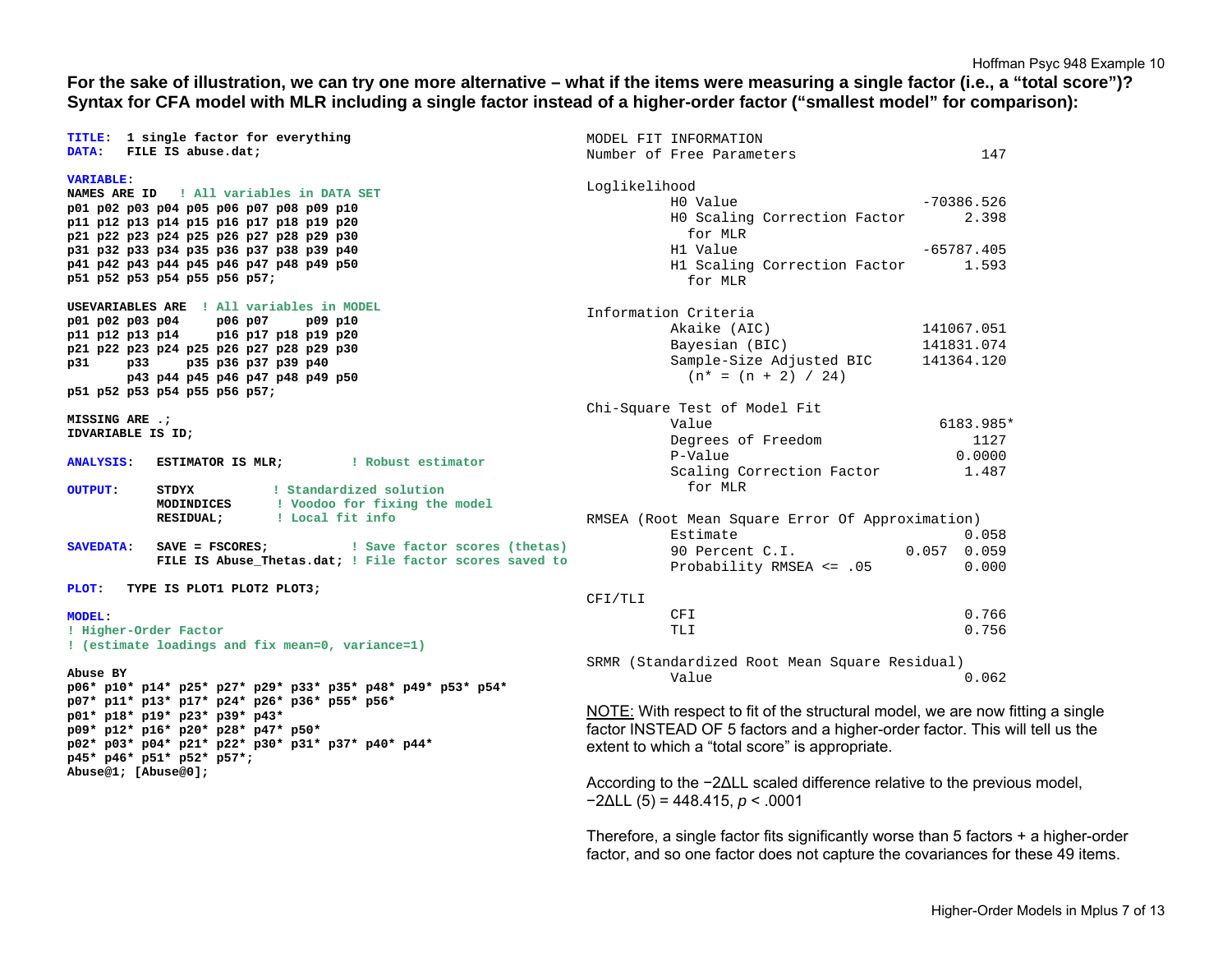## **Syntax for IFA model with WLSMV including all 5 correlated factors ("biggest model" for DIFFTEST):**

**MODEL:** 

**TITLE: 5-factor model: 5 correlated factors DATA: FILE IS abuse.dat;** 

**VARIABLE:** 

**NAMES ARE ID ! All variables in DATA SETp01 p02 p03 p04 p05 p06 p07 p08 p09 p10 p11 p12 p13 p14 p15 p16 p17 p18 p19 p20 p21 p22 p23 p24 p25 p26 p27 p28 p29 p30 p31 p32 p33 p34 p35 p36 p37 p38 p39 p40 p41 p42 p43 p44 p45 p46 p47 p48 p49 p50 p51 p52 p53 p54 p55 p56 p57;** 

**USEVARIABLES ARE ! All variables in MODELp01 p02 p03 p04 p06 p07 p09 p10 p11 p12 p13 p14 p16 p17 p18 p19 p20 p21 p22 p23 p24 p25 p26 p27 p28 p29 p30 p31 p33 p35 p36 p37 p39 p40 p43 p44 p45 p46 p47 p48 p49 p50 p51 p52 p53 p54 p55 p56 p57;** 

**CATEGORICAL ARE ! All variables for IFAp01 p02 p03 p04 p06 p07 p09 p10 p11 p12 p13 p14 p16 p17 p18 p19 p20 p21 p22 p23 p24 p25 p26 p27 p28 p29 p30 p31 p33 p35 p36 p37 p39 p40 p43 p44 p45 p46 p47 p48 p49 p50 p51 p52 p53 p54 p55 p56 p57;** 

**MISSING ARE .; IDVARIABLE IS ID;** 

- **ANALYSIS: ESTIMATOR IS WLSMV; ! Limited info estimator PARAMETERIZATION IS THETA;**
- **OUTPUT: STDYX ! Standardized solution MODINDICES ! Voodoo for fixing the model RESIDUAL ! Local fit info TECH4; ! Factor correlation matrix**
- **SAVEDATA: DIFFTEST=5factor.dat; ! Save fit of 5 factor model SAVE = FSCORES; ! Save factor scores (thetas) FILE IS Abuse\_Thetas.dat; ! File factor scores saved to**

**PLOT: TYPE IS PLOT1 PLOT2 PLOT3;** 

**! 5 Lower-Order Factors (loadings for first item fixed =1)** 

**! 12-Item Spurning Spurn BY p06@1 p10\* p14\* p25\* p27\* p29\* p33\* p35\* p48\* p49\* p53\* p54\*; ! 9-Item Terrorizing Terror BY p07@1 p11\* p13\* p17\* p24\* p26\* p36\* p55\* p56\*; ! 6-Item Isolating Isolate BY p01@1 p18\* p19\* p23\* p39\* p43\*; ! 7-Item Corrupting Corrupt BY p09@1 p12\* p16\* p20\* p28\* p47\* p50\*; ! 15-Item Ignoring Ignore BY p02@1 p03\* p04\* p21\* p22\* p30\* p31\* p37\* p40\* p44\* p45\* p46\* p51\* p52\* p57\*;** 

**! Factor Variances (all must be free) Spurn\* Terror\* Isolate\* Corrupt\* Ignore\*;** 

**! Factor Means (all fixed = 0 by default) [Spurn@0 Terror@0 Isolate@0 Corrupt@0 Ignore@0];** 

```
! Factor Covariance (all free by default if predictors) 
Spurn Terror Isolate Corrupt Ignore WITH 
Spurn* Terror* Isolate* Corrupt* Ignore*;
```
NOTE: With respect to fit of the structural model, letting the 5 separate factors be correlated is as good as it gets. This will be our "largest model" baseline with which to compare the fit of a single higher-order factor model ("smaller model").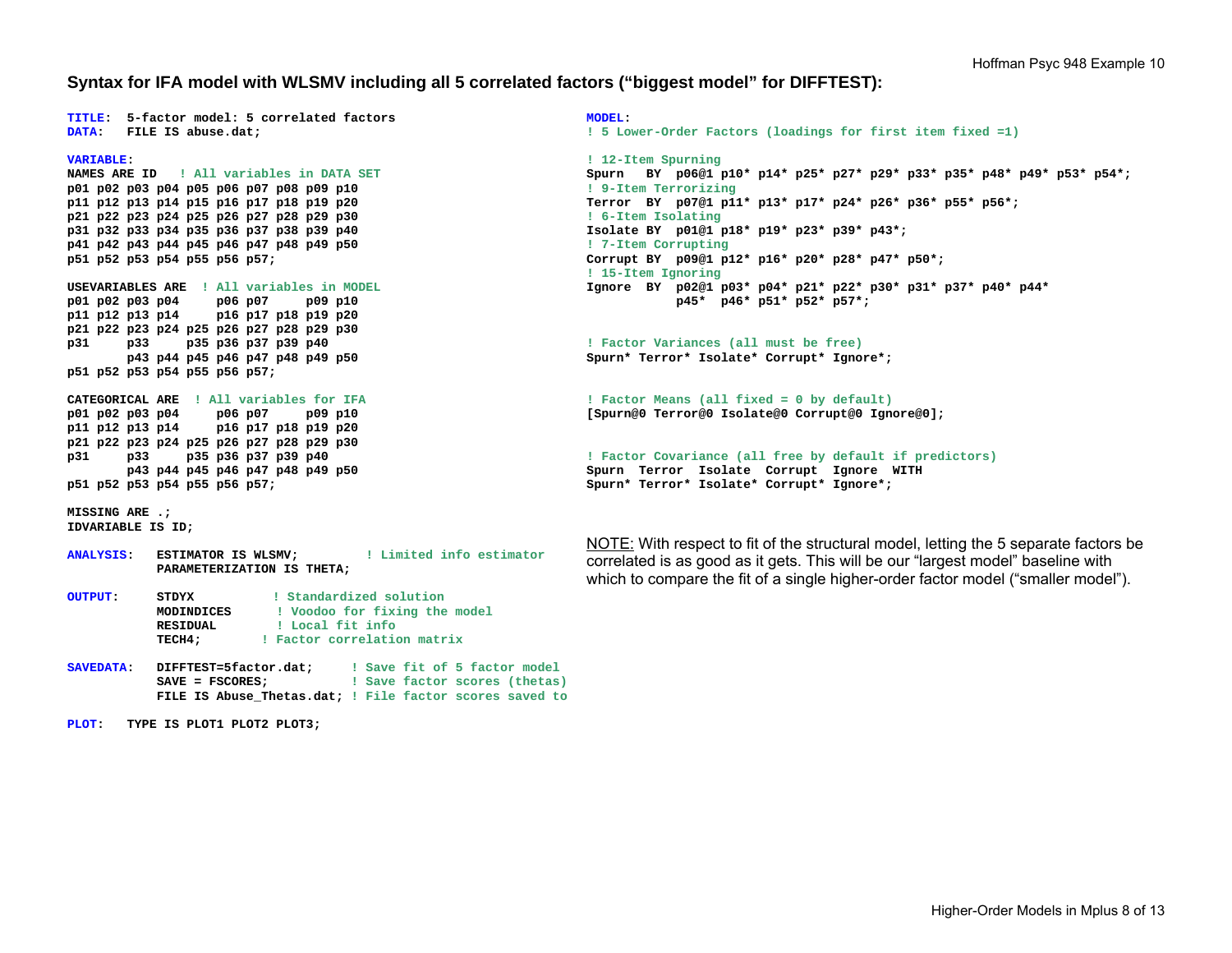# **Output for IFA model with WLSMV including all 5 correlated factors ("biggest model" for DIFFTEST):**

MODEL FIT INFORMATION

| Number of Free Parameters    | 255       |
|------------------------------|-----------|
| Chi-Square Test of Model Fit |           |
| Value                        | 5934.138* |
| Degrees of Freedom           | 1117      |
| P-Value                      | 0.0000    |

\* The chi-square value for MLM, MLMV, MLR, ULSMV, WLSM and WLSMV cannot be used for chi-square difference testing in the regular way. MLM, MLR and WLSM chi-square difference testing is described on the Mplus website. MLMV, WLSMV, and ULSMV difference testing is done using the DIFFTEST option.

| RMSEA (Root Mean Square Error Of Approximation)     |  |          |                 |       |  |  |               |       |
|-----------------------------------------------------|--|----------|-----------------|-------|--|--|---------------|-------|
|                                                     |  | Estimate |                 |       |  |  |               | 0.057 |
|                                                     |  |          | 90 Percent C.I. |       |  |  | $0.055$ 0.058 |       |
| Probability RMSEA $\leq$ .05                        |  |          |                 | 0.000 |  |  |               |       |
|                                                     |  |          |                 |       |  |  |               |       |
| CFI/TLI                                             |  |          |                 |       |  |  |               |       |
|                                                     |  | CFT.     |                 |       |  |  |               | 0.927 |
|                                                     |  | TLI      |                 |       |  |  |               | 0.923 |
|                                                     |  |          |                 |       |  |  |               |       |
| Chi-Square Test of Model Fit for the Baseline Model |  |          |                 |       |  |  |               |       |

| Value   |                    | 67288.037 |
|---------|--------------------|-----------|
|         | Degrees of Freedom | 1176      |
| P-Value |                    | 0.0000    |

Note: #free parameters =  $255 = 44$  loadings +  $49*4=196$  thresholds + 5 factor variances + 10 factor covariances = 255 parameters USED or estimated

Possible = 49\*50/2 + 49\*4 = 1421 DF =1117 calculation: 1421 – 255 – 49 "residuals" = 1117

Now we can test the fit of a constrained structural model that posits a single higher-order "General Abuse" factor to account for the correlations among these 5 latent factors.

|                                     |                | <b>SPURN</b>  | <b>TERROR</b>  | <b>ISOLATE</b> | <b>CORRUPT</b> |
|-------------------------------------|----------------|---------------|----------------|----------------|----------------|
|                                     | <b>SPURN</b>   |               |                |                |                |
| Latent<br><b>Variable</b>           | <b>TERROR</b>  | 0.947         |                |                |                |
|                                     | <b>ISOLATE</b> | 0.925         | 0.885          |                |                |
| <b>Correlations</b>                 | <b>CORRUPT</b> | 0.791         | 0.866          | 0.776          |                |
|                                     | <b>IGNORE</b>  | 0.882         | 0.817          | 0.863          | 0.729          |
|                                     |                |               |                |                |                |
|                                     |                |               |                |                |                |
| <b>Factor</b>                       | <b>SPURN</b>   | <b>TERROR</b> | <b>ISOLATE</b> | <b>CORRUPT</b> | <b>IGNORE</b>  |
| Variance                            | 0.641          | 0.823         | 0.895          | 1.358          | 2.492          |
|                                     |                |               |                |                |                |
|                                     | 0.625          | 0.672         | 0.687          | 0.759          | 0.845          |
|                                     | 0.499          | 0.778         | 0.663          | 0.687          | 0.738          |
|                                     | 0.819          | 0.713         | 0.806          | 0.423          | 0.717          |
|                                     | 0.575          | 0.687         | 0.641          | 0.790          | 0.781          |
| <b>Standardized</b>                 | 0.645          | 0.796         | 0.682          | 0.823          | 0.676          |
| <b>Loadings for</b><br><b>Items</b> | 0.839          | 0.692         | 0.753          | 0.793          | 0.822          |
|                                     | 0.895          | 0.795         |                | 0.875          | 0.898          |
|                                     | 0.703          | 0.722         |                |                | 0.807          |
|                                     | 0.820          | 0.762         |                |                | 0.892          |
|                                     | 0.731          |               |                |                | 0.859          |
|                                     | 0.754          |               |                |                | 0.852          |
|                                     | 0.693          |               |                |                | 0.888          |
|                                     |                |               |                |                | 0.763          |
|                                     |                |               |                |                | 0.844          |
|                                     |                |               |                |                | 0.908          |
|                                     |                |               |                |                |                |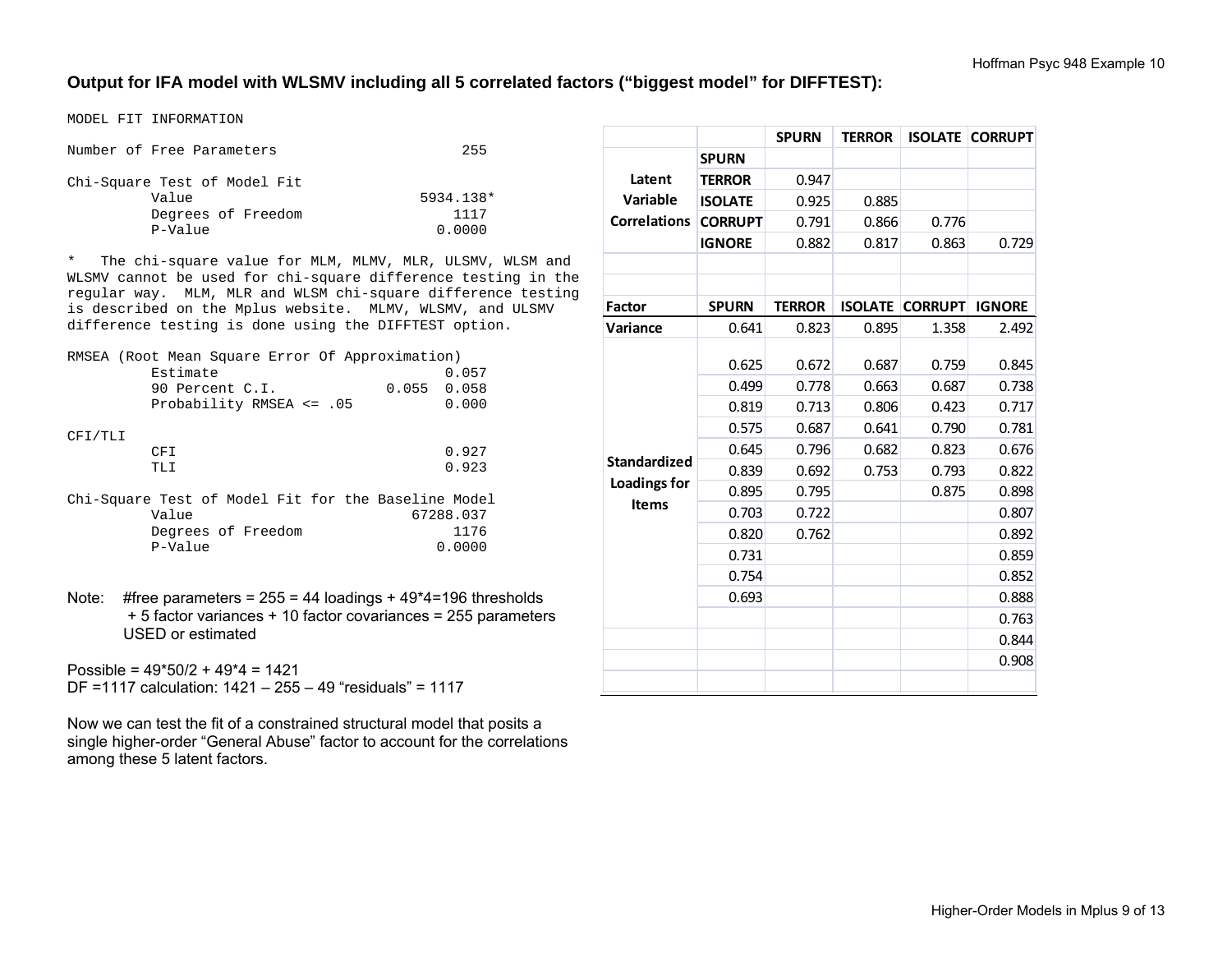## **Syntax for IFA model with WLSMV including a higher-order factor instead of 5 correlated factors ("smaller/bigger model" for DIFFTEST):**

**TITLE: 5-factor model: 5 lower-order, 1 higher-order factor DATA: FILE IS abuse.dat;** 

**VARIABLE:** 

**NAMES ARE ID ! All variables in DATA SETp01 p02 p03 p04 p05 p06 p07 p08 p09 p10 p11 p12 p13 p14 p15 p16 p17 p18 p19 p20 p21 p22 p23 p24 p25 p26 p27 p28 p29 p30 p31 p32 p33 p34 p35 p36 p37 p38 p39 p40 p41 p42 p43 p44 p45 p46 p47 p48 p49 p50 p51 p52 p53 p54 p55 p56 p57 total victim;** 

**USEVARIABLES ARE ! All variables in MODELp01 p02 p03 p04 p06 p07 p09 p10 p11 p12 p13 p14 p16 p17 p18 p19 p20 p21 p22 p23 p24 p25 p26 p27 p28 p29 p30 p31 p33 p35 p36 p37 p39 p40 p43 p44 p45 p46 p47 p48 p49 p50 p51 p52 p53 p54 p55 p56 p57;** 

**CATEGORICAL ARE ! All variables for IFA p01 p02 p03 p04 p06 p07 p09 p10 p11 p12 p13 p14 p16 p17 p18 p19 p20 p21 p22 p23 p24 p25 p26 p27 p28 p29 p30 p31 p33 p35 p36 p37 p39 p40 p43 p44 p45 p46 p47 p48 p49 p50 p51 p52 p53 p54 p55 p56 p57;** 

**MISSING ARE .; IDVARIABLE IS ID;** 

- **ANALYSIS: ESTIMATOR IS WLSMV; ! Limited info estimator PARAMETERIZATION IS THETA; DIFFTEST=5factor.dat; ! Test fit against saturated**
- **OUTPUT: STDYX ! Standardized solution MODINDICES ! Voodoo for fixing the model RESIDUAL; ! Local fit info**
- **SAVEDATA: DIFFTEST = HigherOrder.dat ! Save fit of higher-order SAVE = FSCORES; ! Save factor scores (thetas) FILE IS Abuse\_Thetas.dat; ! File factor scores saved to**

**PLOT: TYPE IS PLOT1 PLOT2 PLOT3;** 

**MODEL: ! 5 Lower-Order Factors (loadings for first item fixed =1)** 

**! 12-Item Spurning Spurn BY p06@1 p10\* p14\* p25\* p27\* p29\* p33\* p35\* p48\* p49\* p53\* p54\*; ! 9-Item Terrorizing Terror BY p07@1 p11\* p13\* p17\* p24\* p26\* p36\* p55\* p56\*; ! 6-Item Isolating Isolate BY p01@1 p18\* p19\* p23\* p39\* p43\*; ! 7-Item Corrupting Corrupt BY p09@1 p12\* p16\* p20\* p28\* p47\* p50\*; ! 15-Item Ignoring Ignore BY p02@1 p03\* p04\* p21\* p22\* p30\* p31\* p37\* p40\* p44\* p45\* p46\* p51\* p52\* p57\*;** 

**! Factor Variances (all must be free – NOW "DISTURBANCES") Spurn\* Terror\* Isolate\* Corrupt\* Ignore\*;** 

**! Factor Means (all fixed = 0 by default) [Spurn@0 Terror@0 Isolate@0 Corrupt@0 Ignore@0];** 

```
! Higher-Order Factor (estimate loadings, fix mean=0 & variance=1) 
Abuse BY Spurn* Terror* Isolate* Corrupt* Ignore*; 
Abuse@1; 
[Abuse@0];
```
NOTE: With respect to fit of the structural model, we are now fitting a single higher-order factor INSTEAD OF covariances among the 5 factors.

To test the fit against the saturated (all possible factor correlations model), we direct DIFFTEST on the ANALYSIS command to use the results from the previous model.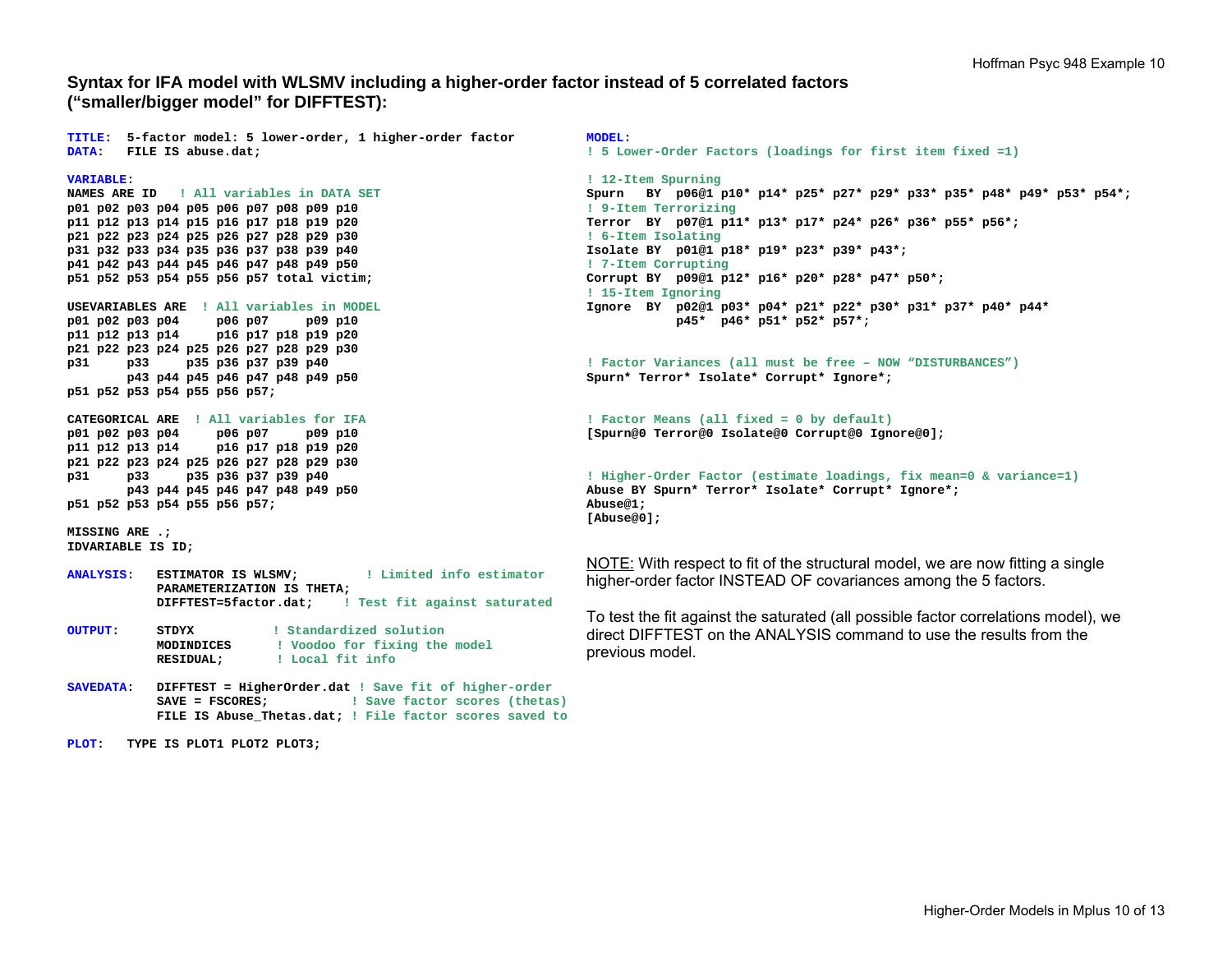# **Output for IFA model with WLSMV including a higher-order factor instead of 5 correlated factors ("smaller/bigger model" for DIFFTEST):**

| MODEL FIT INFORMATION                                         |                                                          |           | STDYX Standardization                                         |                                         |       |                     |            |
|---------------------------------------------------------------|----------------------------------------------------------|-----------|---------------------------------------------------------------|-----------------------------------------|-------|---------------------|------------|
|                                                               |                                                          |           |                                                               |                                         |       |                     | Two-Tailed |
|                                                               | Number of Free Parameters                                | 250       |                                                               | Estimate                                |       | $S.E.$ Est./ $S.E.$ | P-Value    |
|                                                               |                                                          |           | ABUSE                                                         | BY (HIGHER-ORDER STANDARDIZED LOADINGS) |       |                     |            |
|                                                               | Chi-Square Test of Model Fit                             |           | SPURN                                                         | 0.990                                   | 0.005 | 204.055             | 0.000      |
|                                                               | Value                                                    | 5941.911* | TERROR                                                        | 0.948                                   | 0.007 | 139.928             | 0.000      |
|                                                               | Degrees of Freedom                                       | 1122      | <b>ISOLATE</b>                                                | 0.951                                   | 0.009 | 106.595             | 0.000      |
|                                                               | P-Value                                                  | 0.0000    | CORRUPT                                                       | 0.835                                   | 0.014 | 60.998              | 0.000      |
|                                                               |                                                          |           | IGNORE                                                        | 0.885                                   | 0.009 | 93.999              | 0.000      |
|                                                               | Chi-Square Test for Difference Testing                   |           |                                                               |                                         |       |                     |            |
|                                                               | Value                                                    | 92.518    |                                                               |                                         |       |                     |            |
|                                                               | Degrees of Freedom                                       | 5         | Residual Variances (PROPORTION OF VARIANCE NOT ACCOUNTED FOR) |                                         |       |                     |            |
|                                                               | P-Value                                                  | 0.0000    | SPURN                                                         | 0.020                                   | 0.010 | 2.116               | 0.034      |
|                                                               |                                                          |           | TERROR                                                        | 0.101                                   | 0.013 | 7.878               | 0.000      |
| $\star$                                                       | The chi-square value for MLM, MLMV, MLR, ULSMV, WLSM and |           | ISOLATE                                                       | 0.096                                   | 0.017 | 5.634               | 0.000      |
| WLSMV cannot be used for chi-square difference testing in the |                                                          |           | CORRUPT                                                       | 0.303                                   | 0.023 | 13.286              | 0.000      |
| regular way. MLM, MLR and WLSM chi-square difference testing  |                                                          |           | IGNORE                                                        | 0.218                                   | 0.017 | 13.071              | 0.000      |
| is described on the Mplus website. MLMV, WLSMV, and ULSMV     |                                                          |           |                                                               |                                         |       |                     |            |
| difference testing is done using the DIFFTEST option.         |                                                          |           | Latent                                                        |                                         |       |                     | Two-Tailed |
|                                                               |                                                          |           | Variable                                                      | Estimate                                |       | $S.E.$ Est./ $S.E.$ | P-Value    |
| RMSEA (Root Mean Square Error Of Approximation)               |                                                          |           | R-SQUARE (VARIANCE ACCOUNTED FOR BY HIGHER-ORDER FACTOR)      |                                         |       |                     |            |
|                                                               | Estimate                                                 | 0.057     |                                                               |                                         |       |                     |            |
|                                                               | 0.055<br>90 Percent C.I.                                 | 0.058     | SPURN                                                         | 0.980                                   | 0.010 | 102.028             | 0.000      |
|                                                               | Probability RMSEA <= .05                                 | 0.000     | TERROR                                                        | 0.899                                   | 0.013 | 69.964              | 0.000      |
|                                                               |                                                          |           | <b>ISOLATE</b>                                                | 0.904                                   | 0.017 | 53.298              | 0.000      |
| CFI/TLI                                                       |                                                          |           | CORRUPT                                                       | 0.697                                   | 0.023 | 30.499              | 0.000      |
|                                                               | <b>CFI</b>                                               | 0.927     | IGNORE                                                        | 0.782                                   | 0.017 | 46.999              | 0.000      |
|                                                               | TLI                                                      | 0.924     |                                                               |                                         |       |                     |            |
|                                                               |                                                          |           |                                                               |                                         |       |                     |            |

This higher-order factor model uses 5 fewer parameters (5 higher-order loadings to replace the 10 covariances among the factors).

According to DIFFTEST, trying to reproduce the 5 factor correlations with a single higher-order factor results in a significant decrease in fit. However, the RMSEA and CFI are reasonably happy with this model, and the higher-order factor accounts for a practically significant amount of variance in each factor.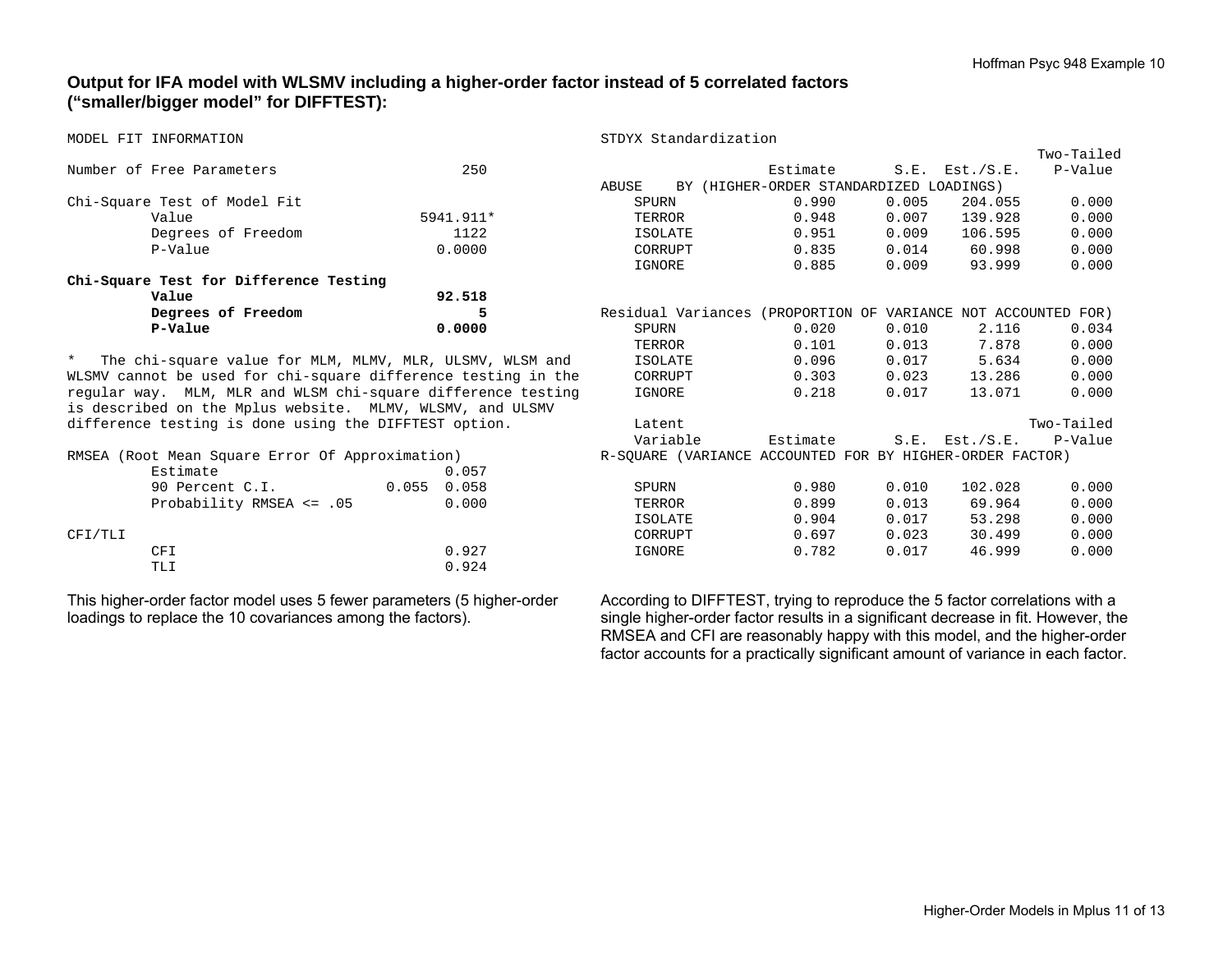**We can try one more alternative – what if the items were measuring a single factor (i.e., a "total score")? Syntax and output for IFA model with WLSMV including only a single factor ("smallest model" for DIFFTEST):** 

**TITLE: Saturated 5-factor model: 5 correlated factors DATA: FILE IS abuse.dat; VARIABLE: NAMES ARE ID ! All variables in DATA SETp01 p02 p03 p04 p05 p06 p07 p08 p09 p10 p11 p12 p13 p14 p15 p16 p17 p18 p19 p20 p21 p22 p23 p24 p25 p26 p27 p28 p29 p30 p31 p32 p33 p34 p35 p36 p37 p38 p39 p40 p41 p42 p43 p44 p45 p46 p47 p48 p49 p50 p51 p52 p53 p54 p55 p56 p57 total victim; USEVARIABLES ARE ! All variables in MODELp01 p02 p03 p04 p06 p07 p09 p10 p11 p12 p13 p14 p16 p17 p18 p19 p20 p21 p22 p23 p24 p25 p26 p27 p28 p29 p30 p31 p33 p35 p36 p37 p39 p40 p43 p44 p45 p46 p47 p48 p49 p50 p51 p52 p53 p54 p55 p56 p57; CATEGORICAL ARE ! All variables for IFAp01 p02 p03 p04 p06 p07 p09 p10 p11 p12 p13 p14 p16 p17 p18 p19 p20 p21 p22 p23 p24 p25 p26 p27 p28 p29 p30 p31 p33 p35 p36 p37 p39 p40 p43 p44 p45 p46 p47 p48 p49 p50 p51 p52 p53 p54 p55 p56 p57; MISSING ARE .; IDVARIABLE IS ID; ANALYSIS: ESTIMATOR IS WLSMV; ! Limited info estimator PARAMETERIZATION IS THETA; DIFFTEST=HigherOrder.dat; ! Test fit against higher-order OUTPUT: STDYX ! Standardized solution MODINDICES ! Voodoo for fixing the model RESIDUAL; ! Local fit info SAVEDATA: SAVE = FSCORES; ! Save factor scores (thetas) FILE IS Abuse\_Thetas.dat; ! File factor scores saved to**  CFI/TLI **PLOT: TYPE IS PLOT1 PLOT2 PLOT3; MODEL: ! Higher-Order Factor (estimate loadings and fix variance=1) Abuse BY p06\* p10\* p14\* p25\* p27\* p29\* p33\* p35\* p48\* p49\* p53\* p54\* p07\* p11\* p13\* p17\* p24\* p26\* p36\* p55\* p56\* p01\* p18\* p19\* p23\* p39\* p43\* p09\* p12\* p16\* p20\* p28\* p47\* p50\* p02\* p03\* p04\* p21\* p22\* p30\* p31\* p37\* p40\* p44\* p45\* p46\* p51\* p52\* p57\*; Abuse@1; [Abuse@0];**  NOTE: With respect to fit of the structural model, we are now fitting a single factor INSTEAD OF 5 factors and a higher-order factor. This will tell us the extent to which a "total score" is appropriate. To test the fit against the higher-order factor model, we direct DIFFTEST on the ANALYSIS command to use the results from the previous model. MODEL FIT INFORMATION Number of Free Parameters 245 Chi-Square Test of Model Fit Value 7563.403\* Degrees of Freedom 1127 P-Value 0.0000 **Chi-Square Test for Difference Testing Value 612.219 Degrees of Freedom 5 P-Value** 0.0000 RMSEA (Root Mean Square Error Of Approximation) Estimate 0.065 90 Percent C.I. 0.064 0.067 Probability RMSEA <= .05 0.000 CFI 0.903 TLI 0.898Nope, we can't fit a single factor instead without hurting fit. This would suggest that a total score (or factor) will not be as useful as 5 separate subscores (or factors).